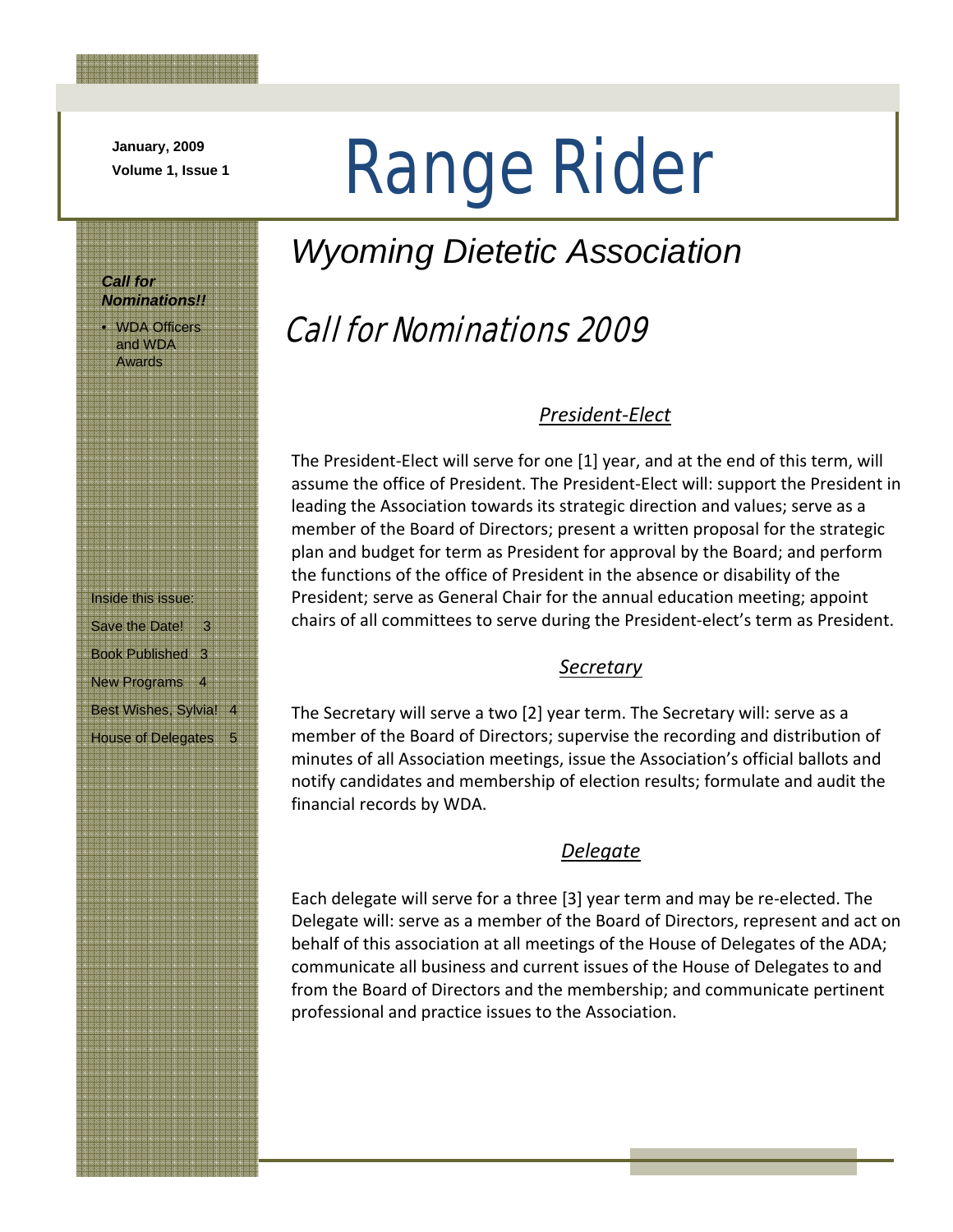### Call for Nominations 2009

### *Chair‐Council on Professional Issues*

The Chair of the Council on Professional Issues will serve a two (2) year term. The Chair of the Council on Professional Issues will coordinate and monitor Council on Professional Issues activities; advise the Board on Quality Assurance issues; facilitate the development of Standards of Practice; maintain membership in at least three (3) ADA Dietetic Practice Groups (DPG) and [provide a report of selected DPG activities to members via the Range Rider newsletter.

### *Nominating Committee (*2 positions open this year)

The Nominating Committee will consist of three (3) members. The member receiving the highest number of votes cast by members voting during the annual election will serve as chair. The immediate past president will be an ex‐officio member. The members of this committee will serve two (2) year terms with staggered terms so that two members are elected in odd years and one elected in even years. Duties include designation annually, or as otherwise specified the candidates for office as indicated in Article IX, Nominations and Elections.

**Please submit your nominations for the following positions to stratton\_katie@hotmail.com by JANUARY 9, 2008. If you have questions contact the Nominating Committee: Leisann Stolz, RD, CNSD 633‐7981 leisann.stolz@crmcwy.org, Star Morrison, MS, RD 777‐3579 star.morrison@health.wyo.gov, Katie Stratton‐Schulz, RD, LMNT 635‐5542 stratton\_katie@hotmail.com.** 

## Request Nominations for 2009 WDA Awards!

Nominations for 2009 WDA Awards which include Outstanding Dietitian of the Year, Recognized Young Dietitian of the Year, Emerging Dietetic Leader, and Recognized Dietetic Technician of the Year are being requested by the WDA Awards Chair. Please have your nominations to Sharon Crispin by January 10, 2009. If you would like a copy of the Criteria for the awards, contact Sharon Crispin at 307-673-1948 or e-mail at crispin@vcn.com.

The names of the previous winners can be found in the front of your WDA 2008 membership Directory.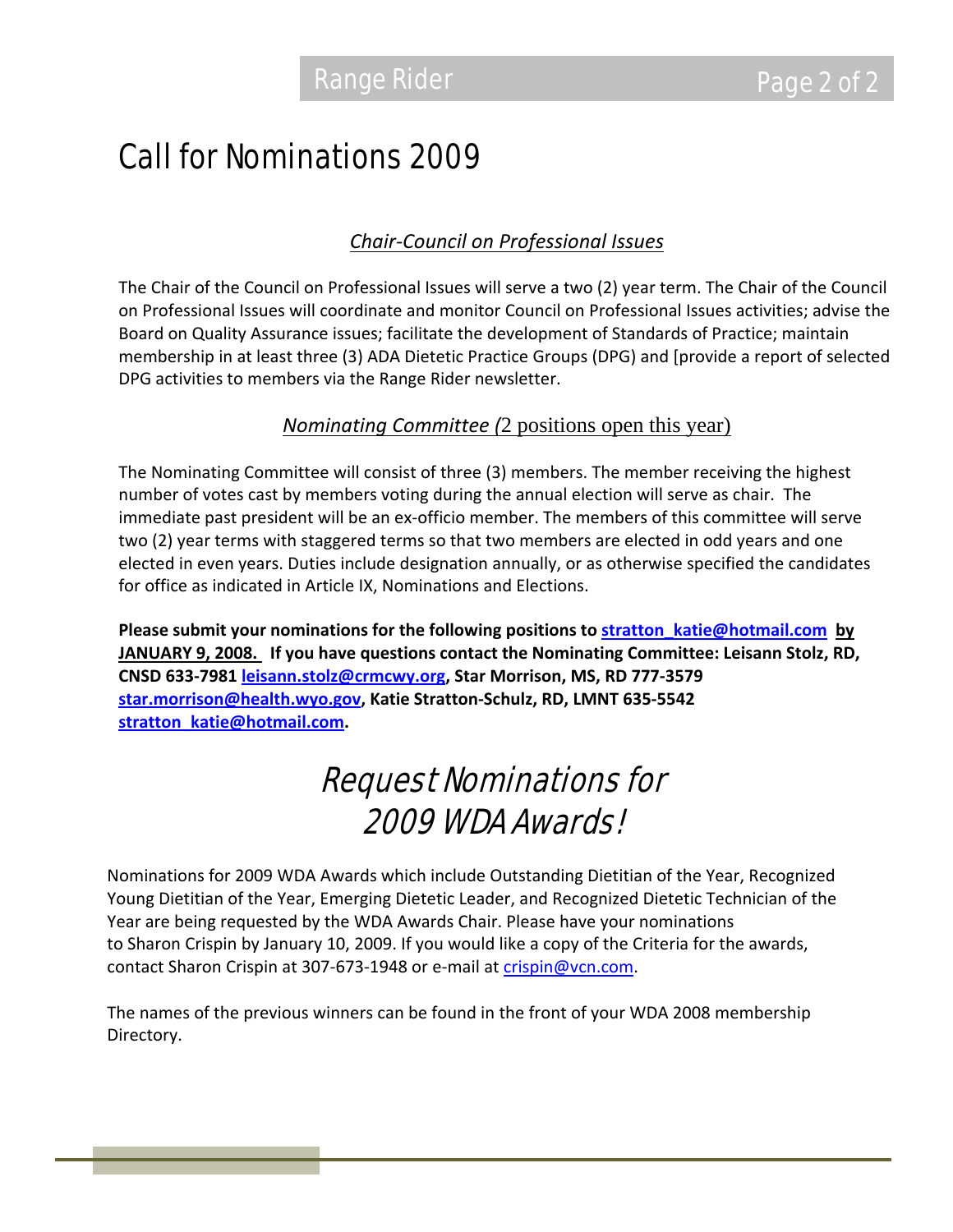**Range Rider** 

# **SAVE THE DATE!** June  $4 - 5$ , 2009 **WDA Annual Conference**



**WDA Annual Conference Trends in Nutrition** June  $4 - 5$ , 2009 Laramie, WY

Contact: Paula Needles 307, 742, 2142 ext 6658

paulan@ivinsonhospital.org

### **New Book Published & Prize Awarded**

Mary Ryan MS, RD was awarded a prize from the Ben Franklin Institute for her eating disorders conference. She has also just had a book published! She wrote a book for the National Outdoor Leadership School (NOLS) called NOLS Backcountry Nutrition: Eating Beyond the Basics and it was published last week by Stackpole Books. This project is the culmination of her work with NOLS over the past several years, beginning with an internship while she was in graduate school at the University of Utah.

In addition to her private nutrition counseling practice. Mary consults to a local grocery store and is also currently consulting with a wilderness therapy program for at-risk adolescent girls called New Horizons (based in northern Maine). She's hopeful her book will lead to more opportunities to combine her knowledge and experience about the outdoors and sports nutrition with her clinical experience dealing with a wide range of dysfunctional and disordered eating issues.

Mary has a private practice in Jackson, "Beyond Broccoli Nutrition Counseling".

"This project is the culmination of her work with NOLS over the past several years."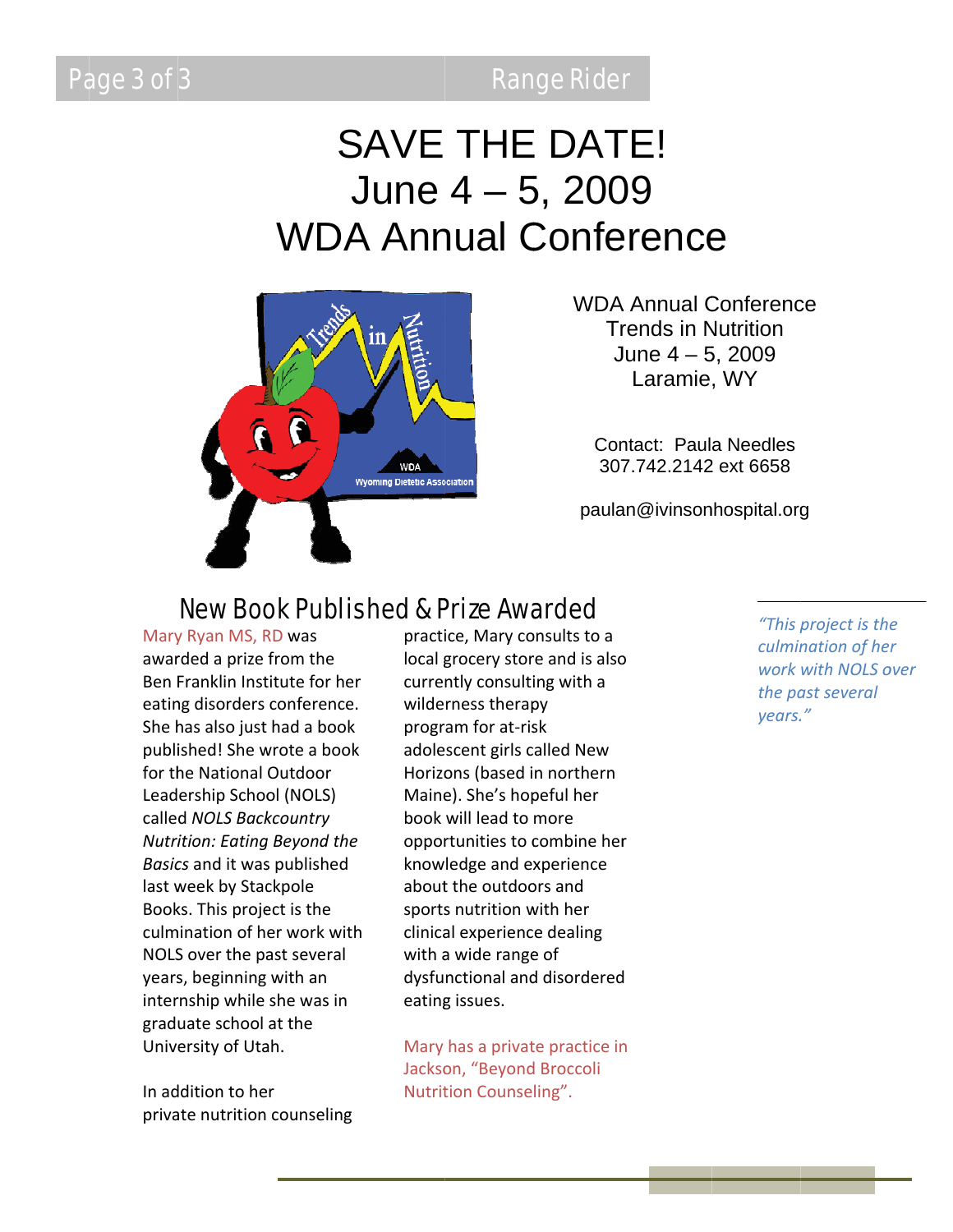### New community Programs in Carbon and Albany **Counties**

Sarah Francis, PhD, MHS, RD, is busy implementing programming that addresses the needs and preferences of her community (Carbon and Albany counties). Some up and coming programs include Strong People Stay Young (strength training), developing a heart healthy eating program, and planning to give a Serve Safe class.

*"Nutrition Nibbles recently won the western region newsletter award…"*

In addition to these in‐person programs, Sarah is busy writing her nutrition newsletter, *Nutrition Nibbles,* which is helping readers make lasting dietary changes (82% survey respondents).

*Nutrition Nibbles* recently won the western region newsletter award from the National Extension Association of Family and Consumer Science.

Sylvia Moore, PhD, RD, recently moved to Montana and will be greatly missed by WDA. This following article was published in the Second Quarter 2008 newsletter for the Wyoming Area Health Education Center. *Best Wishes, Sylvia!!*

### **THE MOORE THINGS CHANGE . . . . .**

Sylvia Moore, RD, PhD, will be leaving these hallowed halls after 11 years as the Director of WWAMI Medical Education. She is also responsible for creating the first-year medical education program which began at UW in the fall of 1997. During her tenure at WWAMI Medical Education Sylvia has; welcomed 135 first year medical students; seen her "doc-lings" through 3 site re-locations before settling into Health Sciences; hiked students over some 50 miles of Wyoming terrain; taken some 100 trips to/from/through/up and around Seattle for meetings, graduations, conferences, and hoodings; managed approximately 60 faculty members; raced through 3 WWAMI vehicles; caught over 384 dangling prepositions; developed 18 RUOP sites; and attended 11 white coat ceremonies for students at the conclusion of their 1st year.

In her down time Sylvia has been the Director of AHEC, served on over 18 University Committees; published many interviews, served on Editorial Boards, was a leading force in the development and implementation of WIN the Rockies; was a founding member of Wyoming Action for Healthy Kids; managed grants, and was an active member of many professional organizations. She also likes to sing along to the oldies, and kept the most organized desk on campus.

So, what's next for Sylvia Moore? Not one to let the moss grow underfoot, Sylvia has accepted a position with the Montana University System as the Deputy Commissioner of Academic and Student Affairs. She will begin work at her new position in mid September.

Thank you Sylvia for a job so well done. We wish you *Happy Trails* and rigorous hiking in Big Sky Country!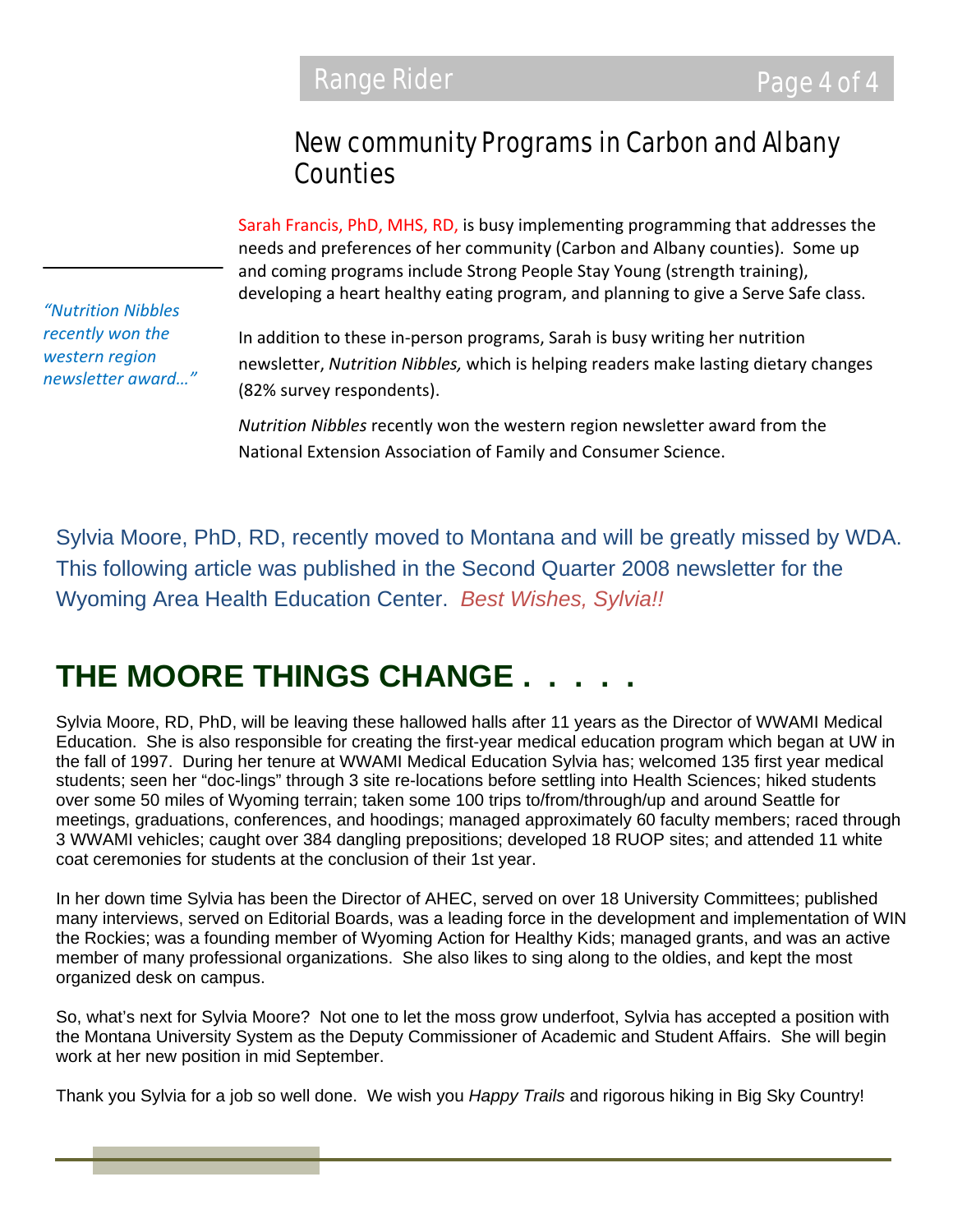### Update on the House of Delegates - Working for Members

#### Submitted by Jean McLean

The House of Delegates met in Chicago on October 24-25, 2008 to conduct its 80<sup>th</sup> Meeting. The HOD discussed the following issues: 1) Nutrition Informatics; 2) Draft Revised Code of Ethics for the Profession of Dietetics; 3) Identifying Mega Issues; and, 4) Nutritional Genomics. Reports on the current activities of the Association, the financial status of the ADA and the initiatives of the ADA Foundation were provided.

#### **NUTRITION INFORMATICS**

Based on the dialogue session conducted in October, the HOD will refine and prioritize the ideas and strategies identified by delegates and meeting participants. This step will occur during December 2008. The results of these additional steps will be shared with all ADA organizational units in January 2009. In addition, the Speaker will request all ADA members to increase and/or enhance personal knowledge and application of nutrition informatics in all practice settings.

#### **DRAFT REVISED CODE OF ETHICS FOR THE PROFESSION OF DIETETICS**

The ADA/CDR Code of Ethics Task Force revised the Code of Ethics for the Profession of Dietetics. This revised document was presented to the House of Delegates during its meeting. At this time, all ADA members and CDR credentialed practitioners are requested to provide input on the draft revised Code of Ethics from October 24, 2008-January 23, 2009. Input can be provided to the draft document by using the following link: www.surveymonkey.com/Practitioner . Based on the input, the Code of Ethics Task Force will revise the draft document and submit it to the House of Delegates, Board of Directors and Commission on Dietetic Registration for final approval in April and May 2009. The document will be finalized for publication in August 2009 *Journal,* if all organizational units approve it.

#### **IDENTIFYING MEGA ISSUES**

During the HOD Meeting, delegates and meeting participants identified and discussed issues to be placed on the Mega Issues list. The Mega Issues list is utilized for determining future discussion topics for the HOD. During December 2008 and January 2009, delegates will prioritize and refine this list of issues. In addition, delegates will be able to solicit additional issues for consideration from members.

#### **NUTRITIONAL GENOMICS**

As a result of the dialogue session, the House of Delegates will request the ADA Board of Directors to consider identifying nutritional genomics as a top priority for the Association. In addition, All ADA committees/task forces, Council on Future Practice, CADE and CDR are requested to evaluate the gaps identified by HOD during the meeting and determine first steps for addressing them. Plans for addressing the gaps will be submitted to HOD by fall 2009. And, finally, the Speaker requests ADA members to develop personal goals for increasing knowledge and understanding of nutritional genomics in order to begin preparing for the future. The HOD will conduct another dialogue on this topic by 2010 or 2011.